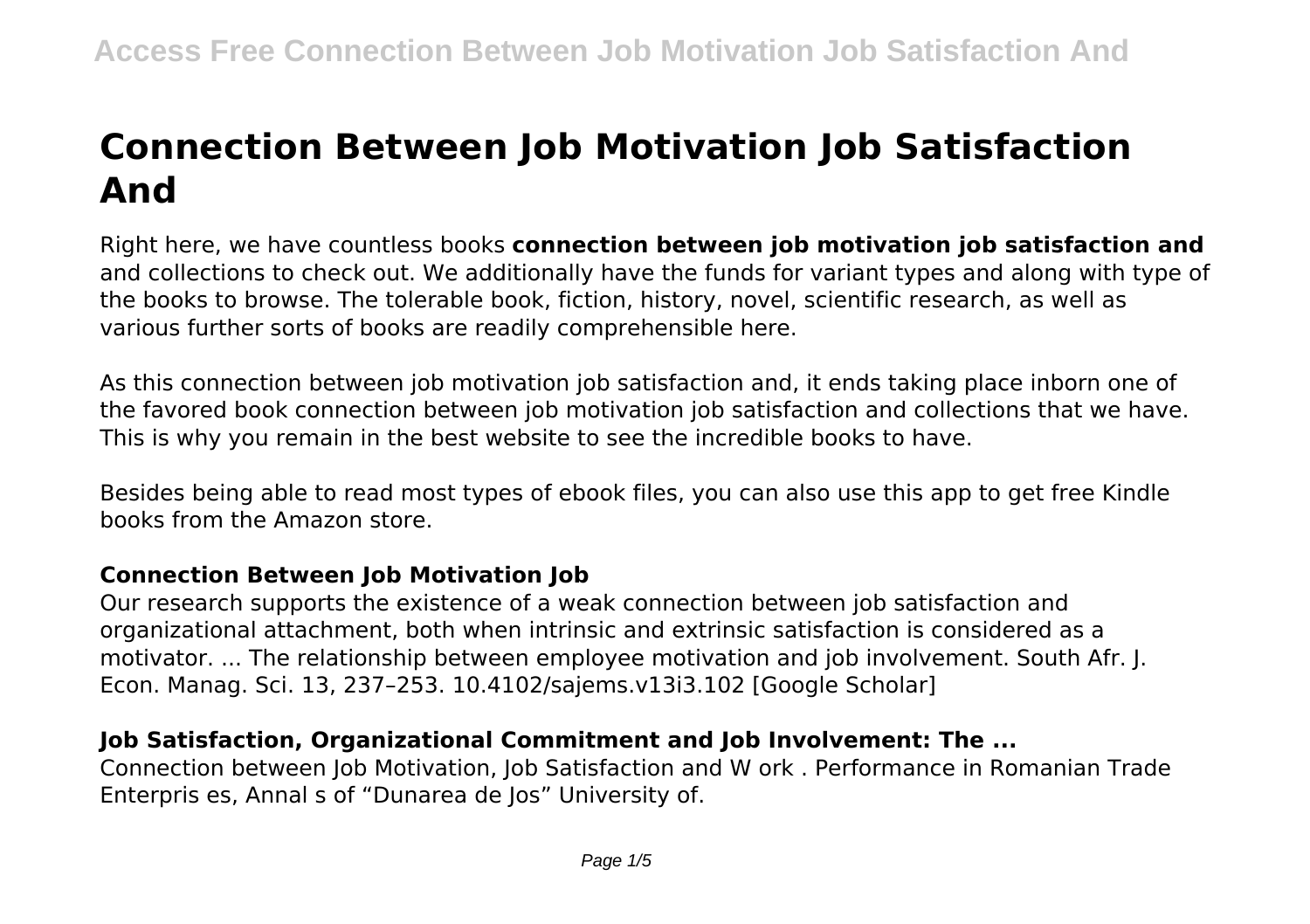# **(PDF) IMPORTANCE OF EMPLOYEE MOTIVATION & JOB SATISFACTION FOR ...**

Anchored on Herzberg's Two Factor Theory focusing on the motivation factors of Herzberg et.al. (1959) where the key variables that significantly contribute to outputs and the conceptual ...

# **THE SIGNIFICANT RELATIONSHIP BETWEEN WORK PERFORMANCE AND JOB ...**

A motivation letter for a Job is also known as the letter of motivation for employment, motivational letter for job offer, cover letter, etc. For now, we will use the terms motivation letter and cover letter. They are similar concepts. However, a cover letter is typically for a job and a motivation letter can be used for a number of purposes. The motivation letter is nothing more than a ...

## **Motivation Letter for Job Application Sample with Examples**

Motivation as a meaningful construct is a desire to satisfy a certain want and is a central pillar at the workplace. Thus, motivating employees adequately is a challenge as it has what it takes to define employee satisfaction at the workplace. In this study, we examine the relationship between job motivation factors and performance among teachers of basic schools in Ghana. The study employs a ...

## **Employee motivation and job performance: a study of basic school ...**

"If people do not see a connection between their performance level and a possible outcome, they are less likely to be motivated" (Redmond, 2010). ... Fall 2013 Expectancy Theory - PSYCH 484: Work Attitudes and Job Motivation - Confluence. Gerhart, B., Minkoff, H. B., & Olsen, R. N. (1995). Employee compensation: Theory, practice, and evidence.

# **4. Expectancy Theory - PSYCH 484: Work Attitudes and Job Motivation ...**

The two-factor theory (also known as Herzberg's motivation-hygiene theory and dual-factor theory) states that there are certain factors in the workplace that cause job satisfaction while a separate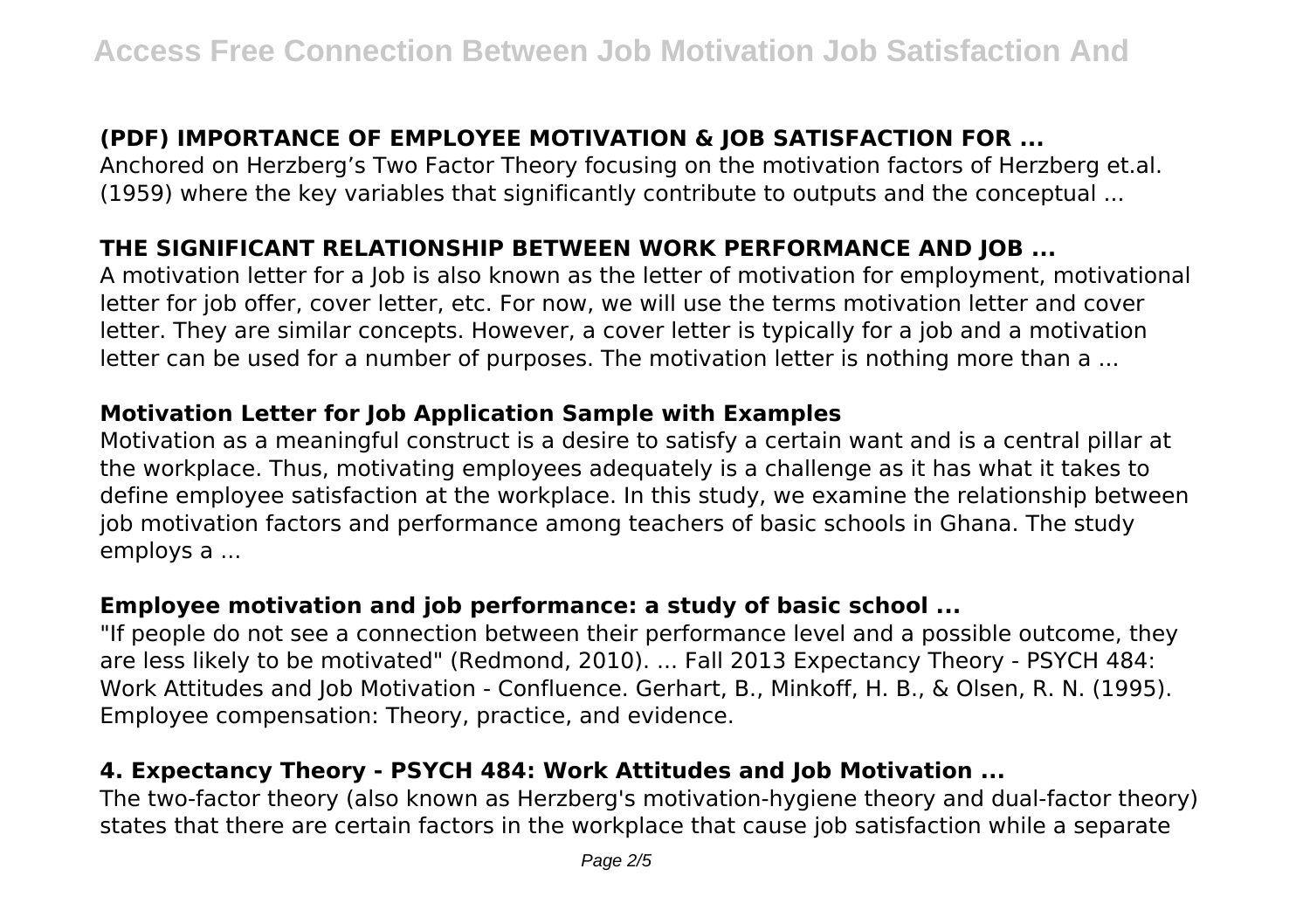set of factors cause dissatisfaction, all of which act independently of each other. It was developed by psychologist Frederick Herzberg.

### **Two-factor theory - Wikipedia**

The Delors Report proposed an integrated vision of education based on two key paradigms: lifelong learning and the four pillars of learning. The report proposed a holistic conceptual framework of learning, that of the 'four pillars of learning'. It argued that formal education tends to emphasize the acquisition of knowledge to the detriment of other types of learning essential to sustaining ...

#### **Lifelong learning - Wikipedia**

Related: Extrinsic Motivation: Definition and Importance in the Workplace. Intrinsic vs. extrinsic motivation. The main difference between intrinsic and extrinsic motivation is that intrinsic motivation comes from within and extrinsic motivation comes from outside. However, the two types of motivation can also differ in their level of ...

#### **Intrinsic vs. Extrinsic Motivation: What's the Difference?**

The strategy+business Collection: Don't Blame Your Culture. This article is featured in the strategy+business app "Don't Blame Your Culture," available for smartphone and tablet devices. The app pulls together s+b's best writing on organizational culture and change, featuring Jon Katzenbach, TV chef Jamie Oliver, former P&G CEO A.G. Lafley, and more, explaining why companies resist ...

#### **Managing with the Brain in Mind - strategy+business**

The problem with a poor or non-existent job description is that all delegated tasks essentially fall under the "other duties as assigned" umbrella. A poor job design example like this makes it hard for an employee to come to work and see the connection between his role and the success of the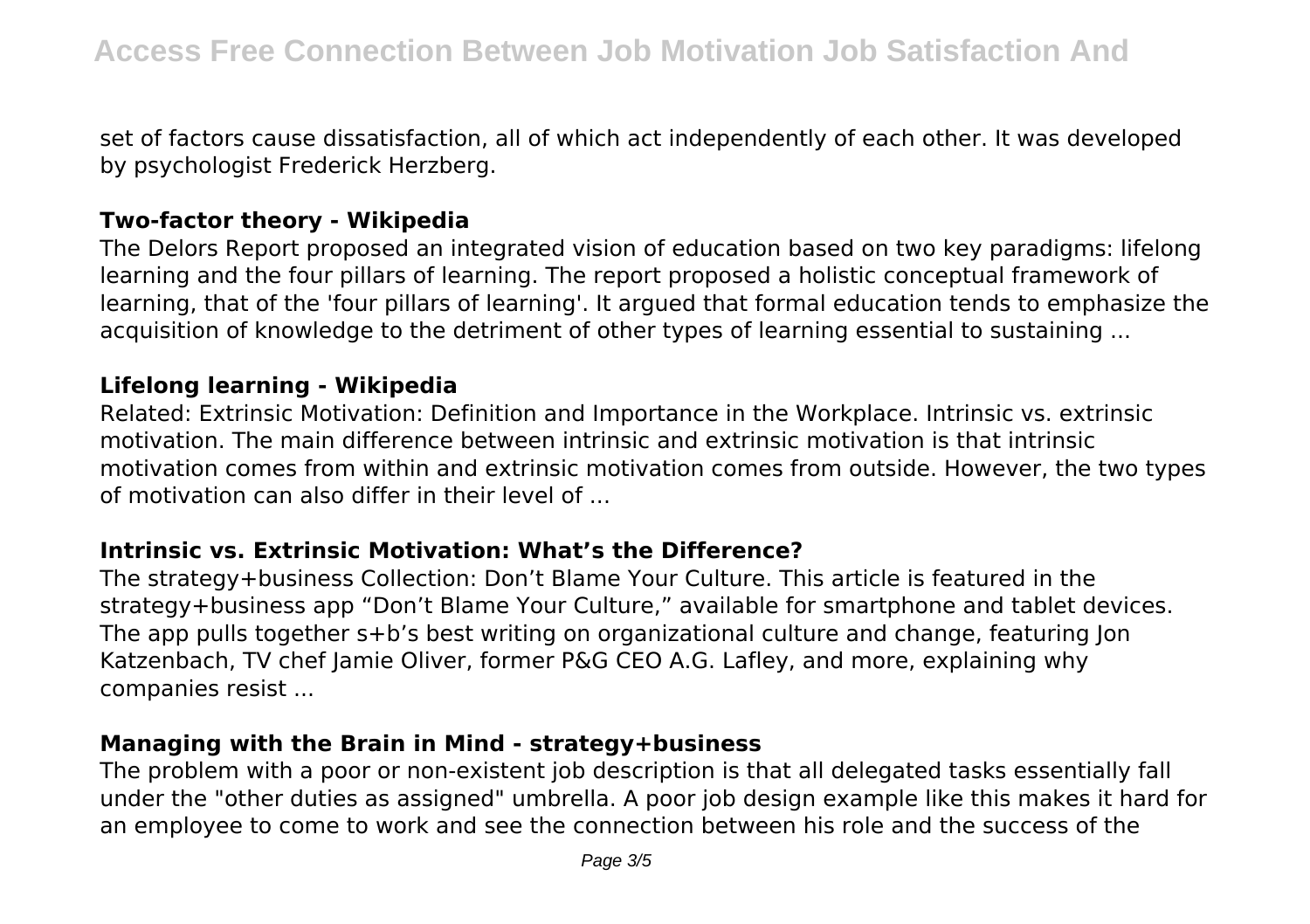organization and his department.

## **What Impact Can a Poorly Written or Non-Existent Job ... - Chron**

Motivation (final ppt) 1. MOTIVATION Application of Motivation concept 2. Introduction Motivation can be defined as an internal condition initiated by drives, needs, or desires and producing a goal behaviour. According to Stephen P Robbins Motivation is "defined as the willingness to exert high levels of effort towards organizational goals." According to Fred Luthans (1986) Motivation can ...

#### **Motivation (final ppt) - SlideShare**

The two-factor theory (also known as Herzberg's motivation-hygiene theory) states that there are certain factors in the workplace that cause job satisfaction, while a separate set of factors cause dissatisfaction. It was developed by Frederick Herzberg, a psychologist, who theorized that job satisfaction and job dissatisfaction act independently of each other. Two-factor theory fundamentals

### **Herzberg's Motivation-Hygiene Theory: Two-factor Theory**

Performance coaching: This on-the-job collaboration between employees and their managers or among employees promotes learning and improving skills while discussing the interactions that occur within the scope of their job. 6. Workplace relationships. The correlation between work relationships and employee satisfaction cannot be overstated.

## **8 Causes of Job Dissatisfaction & How to Combat It - AIHR**

Motivation is one of the forces that lead to performance. Motivation The desire to achieve a goal or a certain performance level, leading to goal-directed behavior. is defined as the desire to achieve a goal or a certain performance level, leading to goal-directed behavior. When we refer to someone as being motivated, we mean that the person is trying hard to accomplish a certain task.